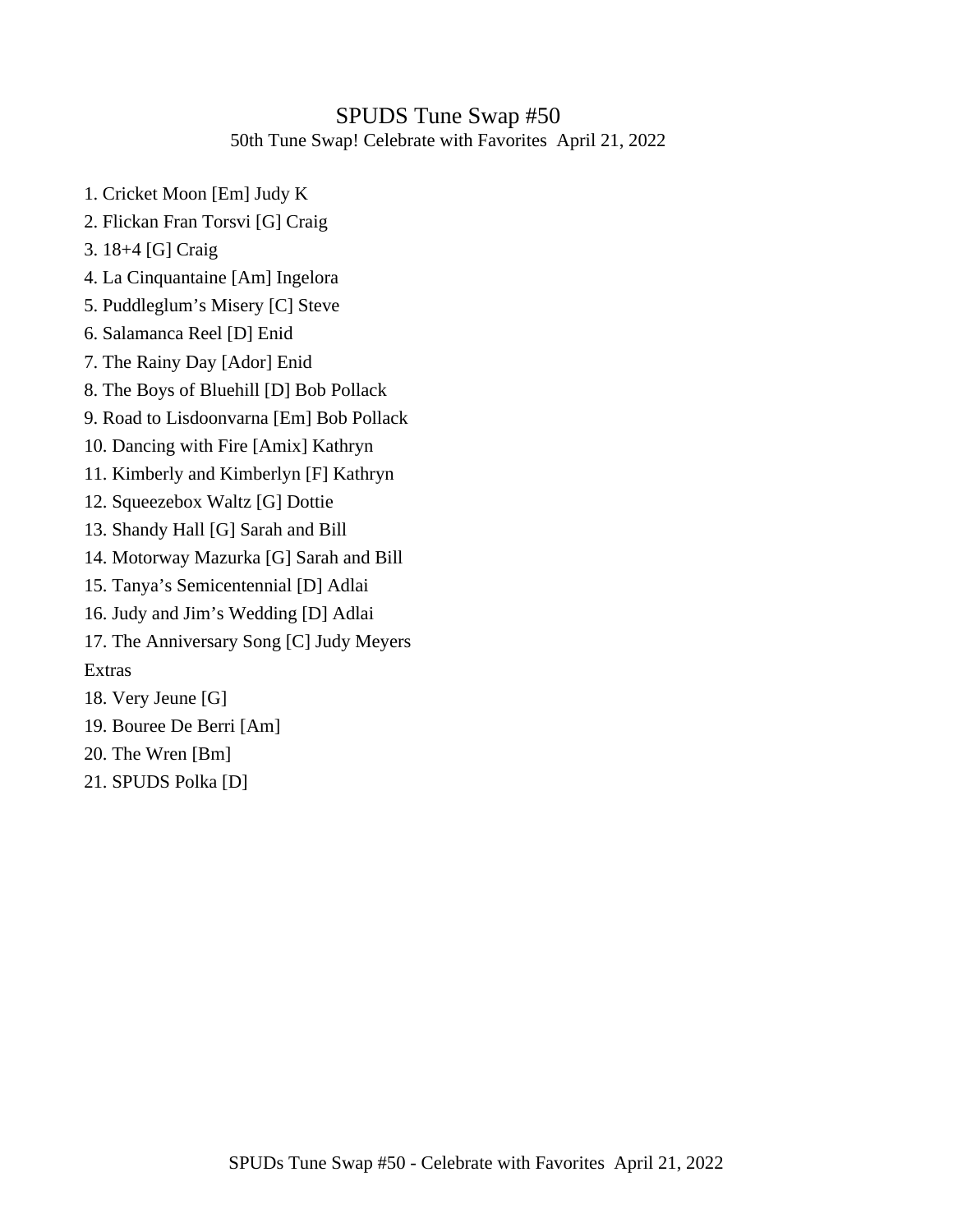



Flickan Fran Torsvi The Girl from Torsvi G Em D Bm Em Am D **3 4** C Bm Am G Am D7 G D B7 Em G7 C G B7 Em ತ Am D G7 C Bm D7 G G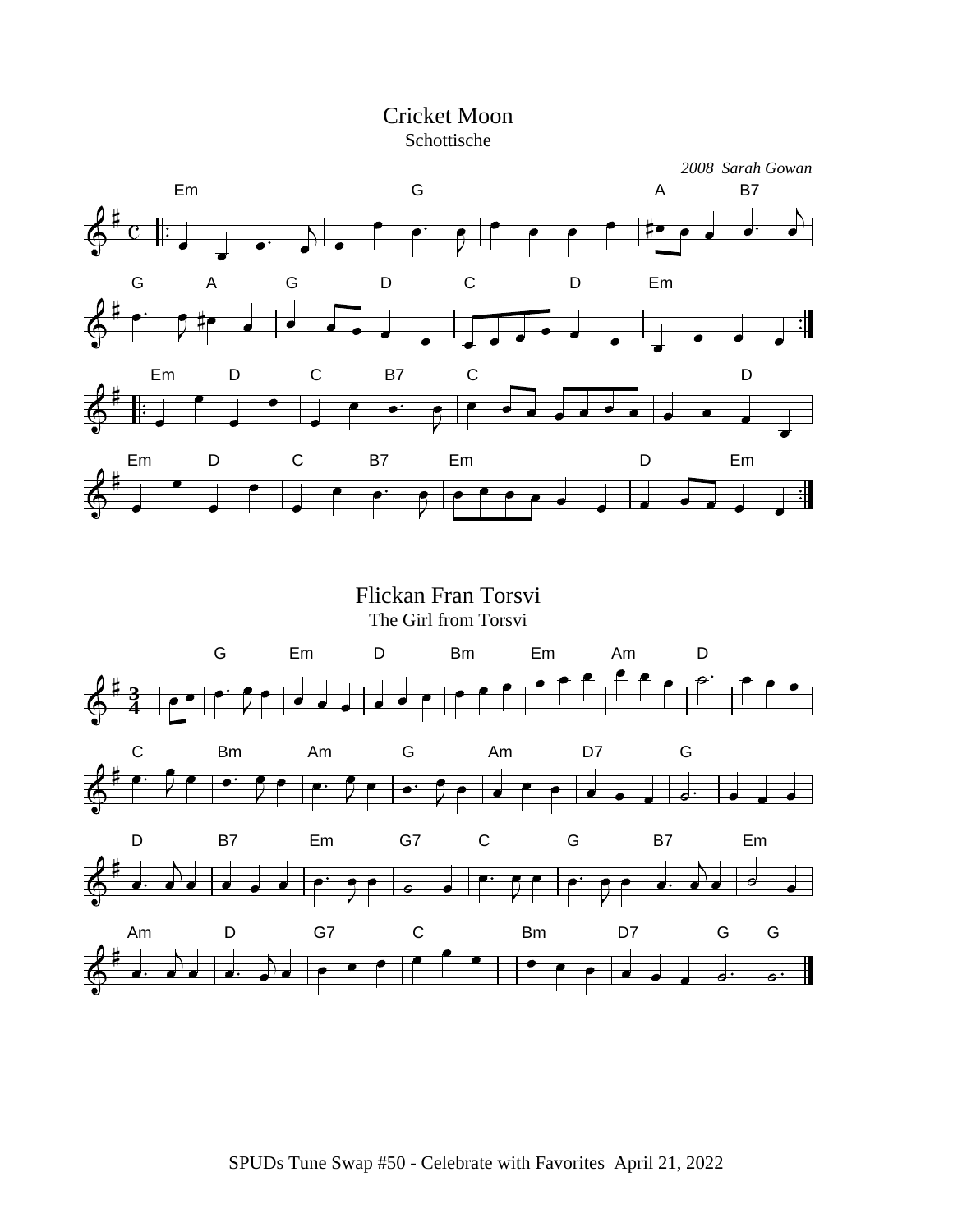18+4 an anniversary waltz for Sarah Gowan and Bill Quern

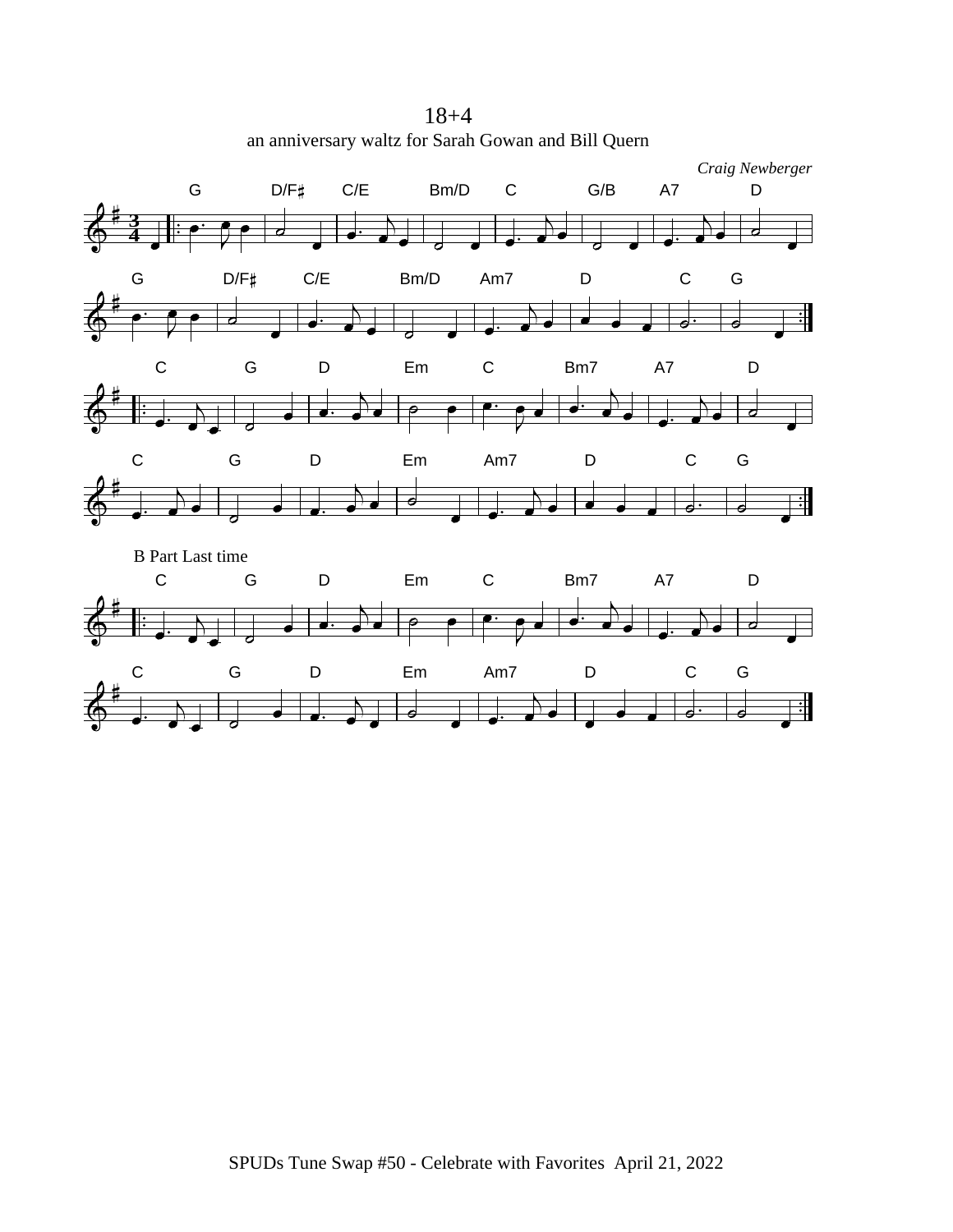

*Jean Gabriel Marie (1852-1928)*

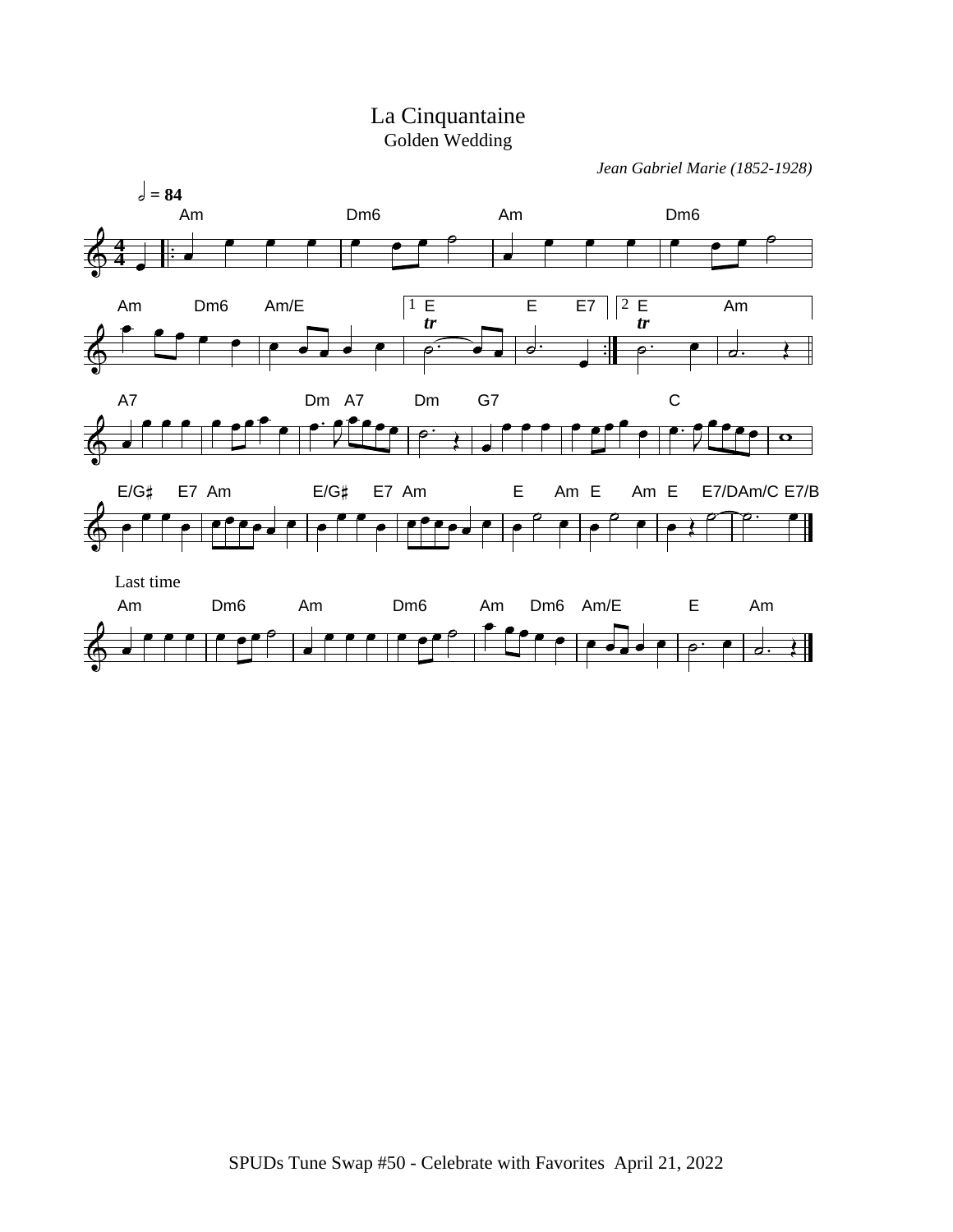# Puddleglum's Misery

*John Kirkpatrick*



The Salamanca Reel

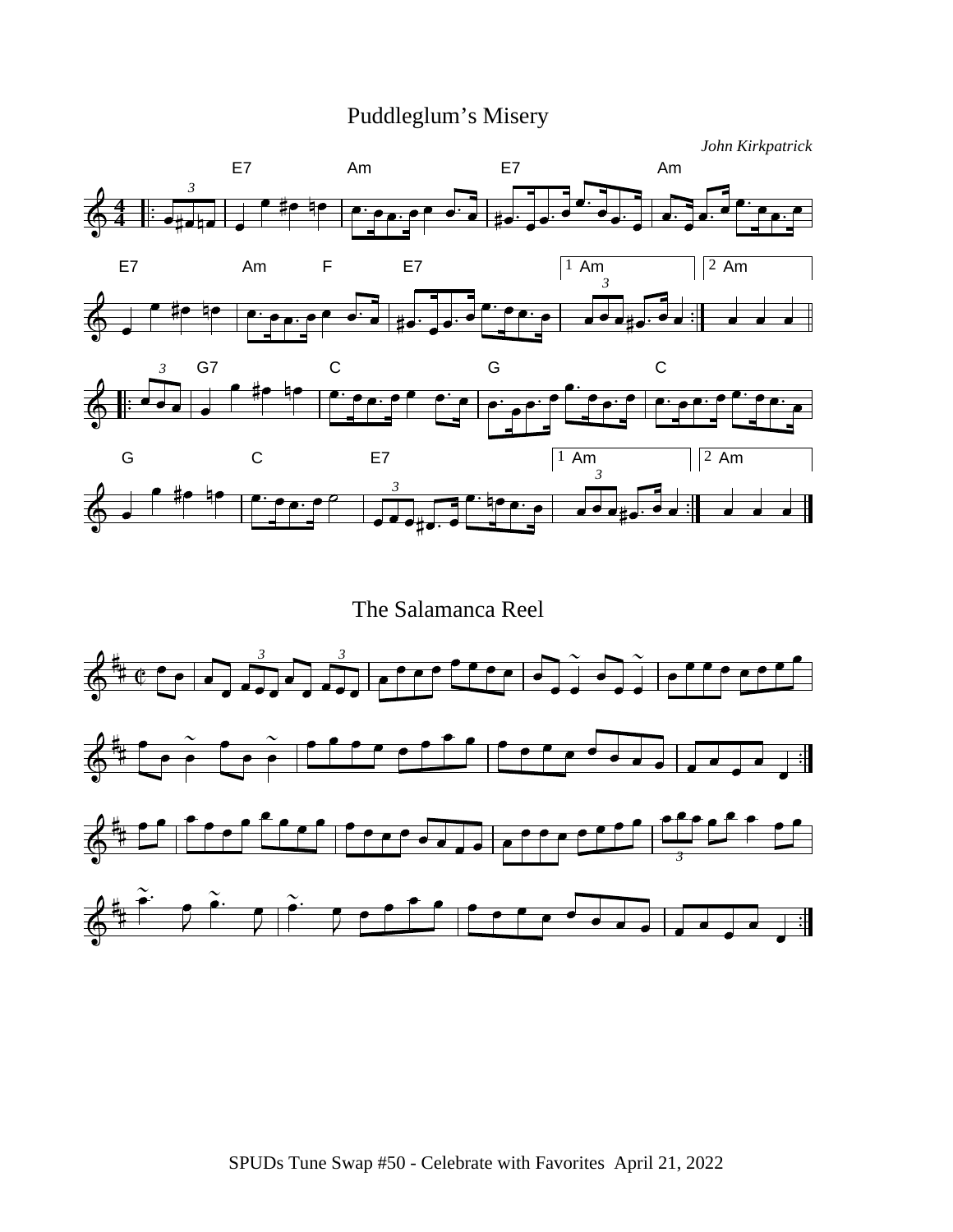### The Rainy Day



The Boys of Bluehill The Beaux of Oak Hill

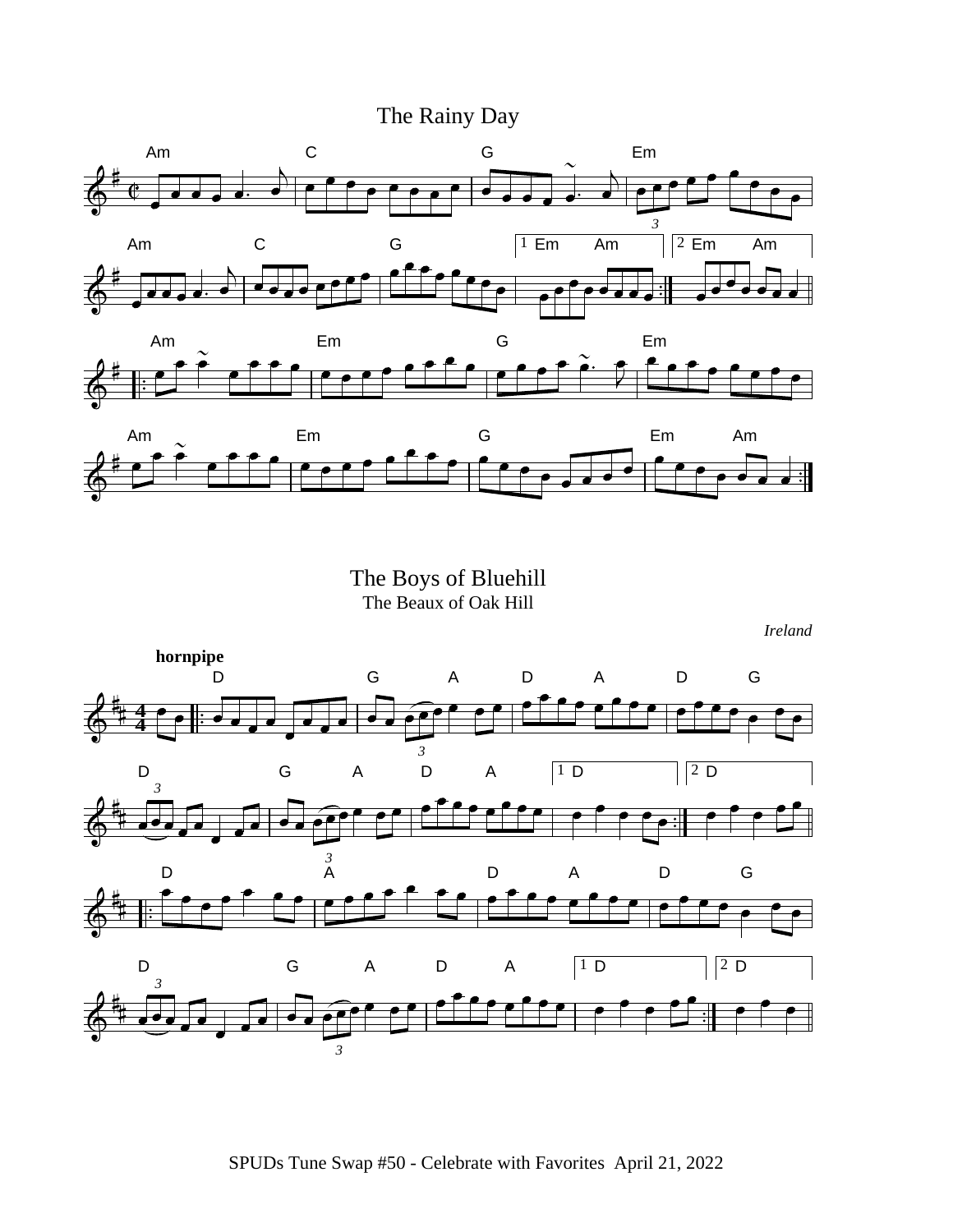#### Road to Lisdoonvarna



\*(last time: E & A only, please, with no C in the chord, thanks!)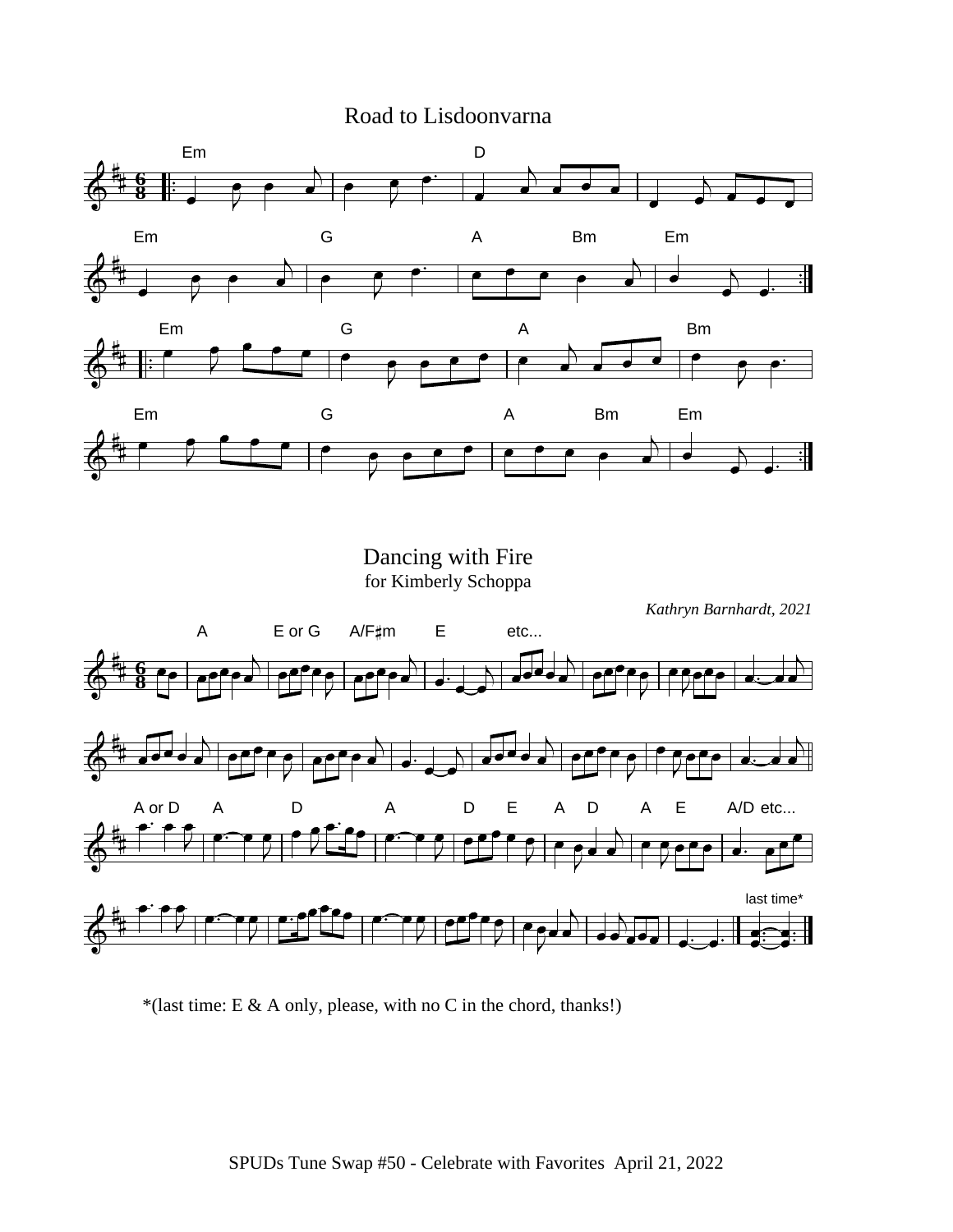

Kimberly and Kimberlyn Radiant and Enduring Love

SPUDs Tune Swap #50 - Celebrate with Favorites April 21, 2022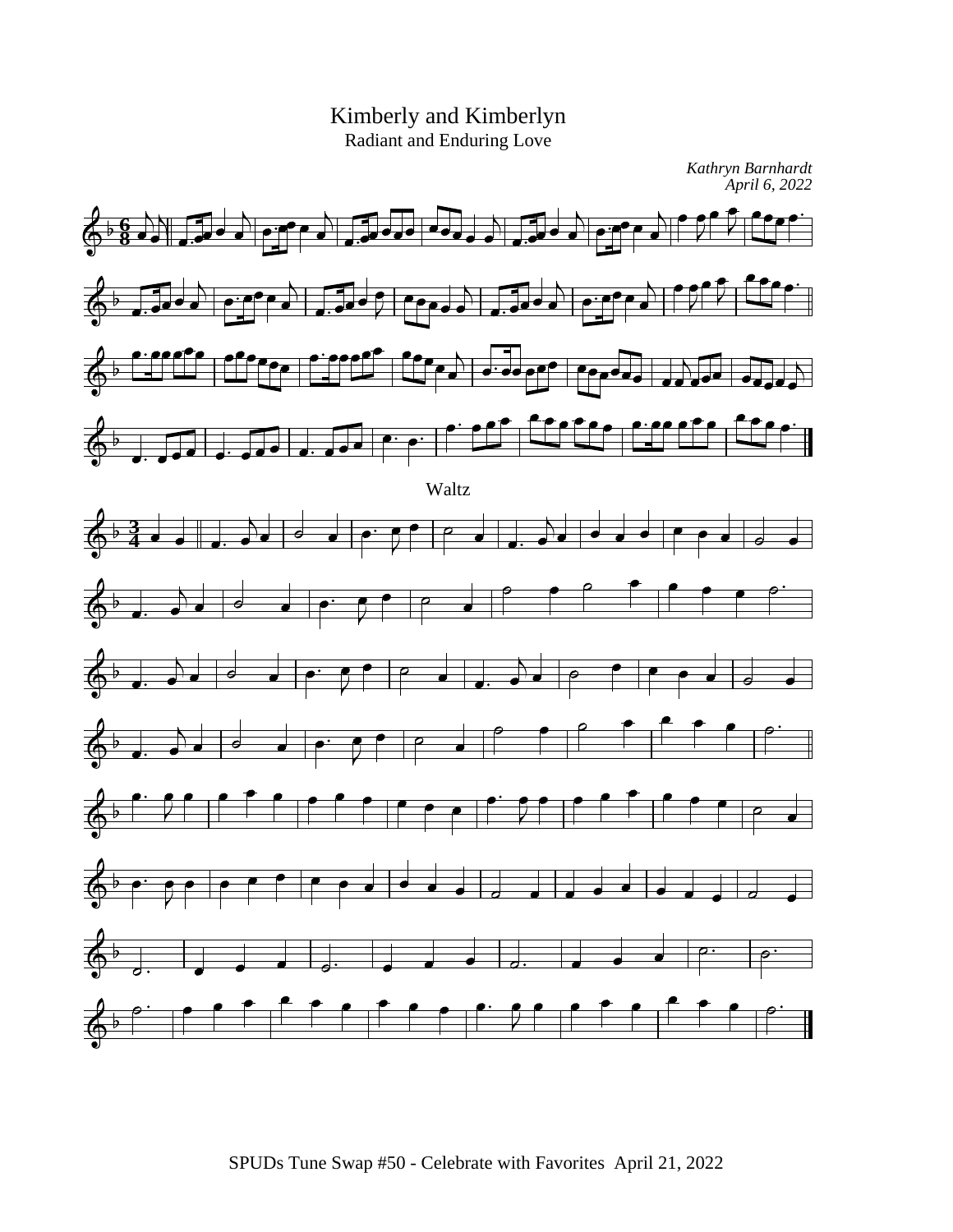# Squeezebox Waltz



A 40-bar waltz for Chris Hough's 50th birthday



SPUDs Tune Swap #50 - Celebrate with Favorites April 21, 2022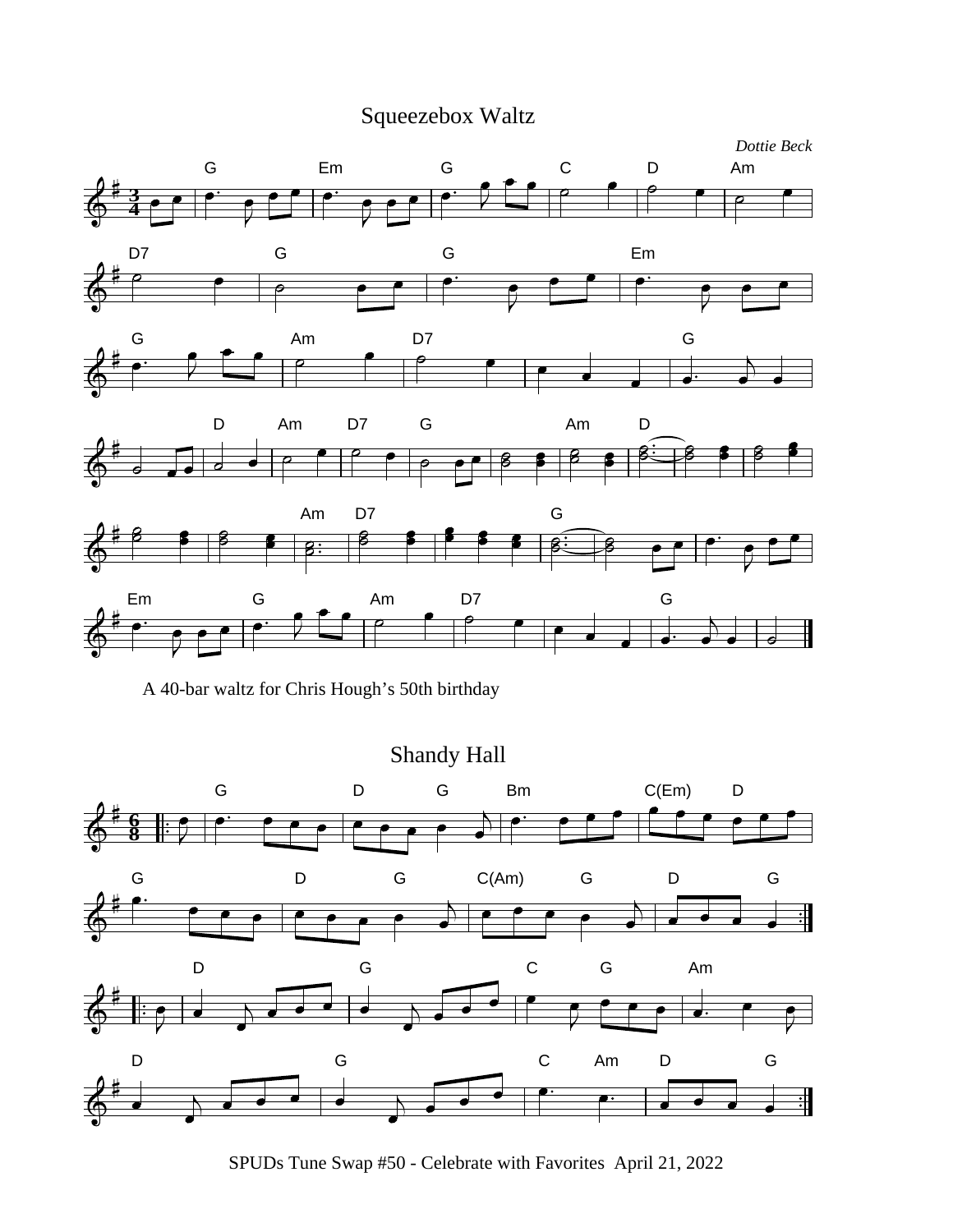# Motorway Mazurka

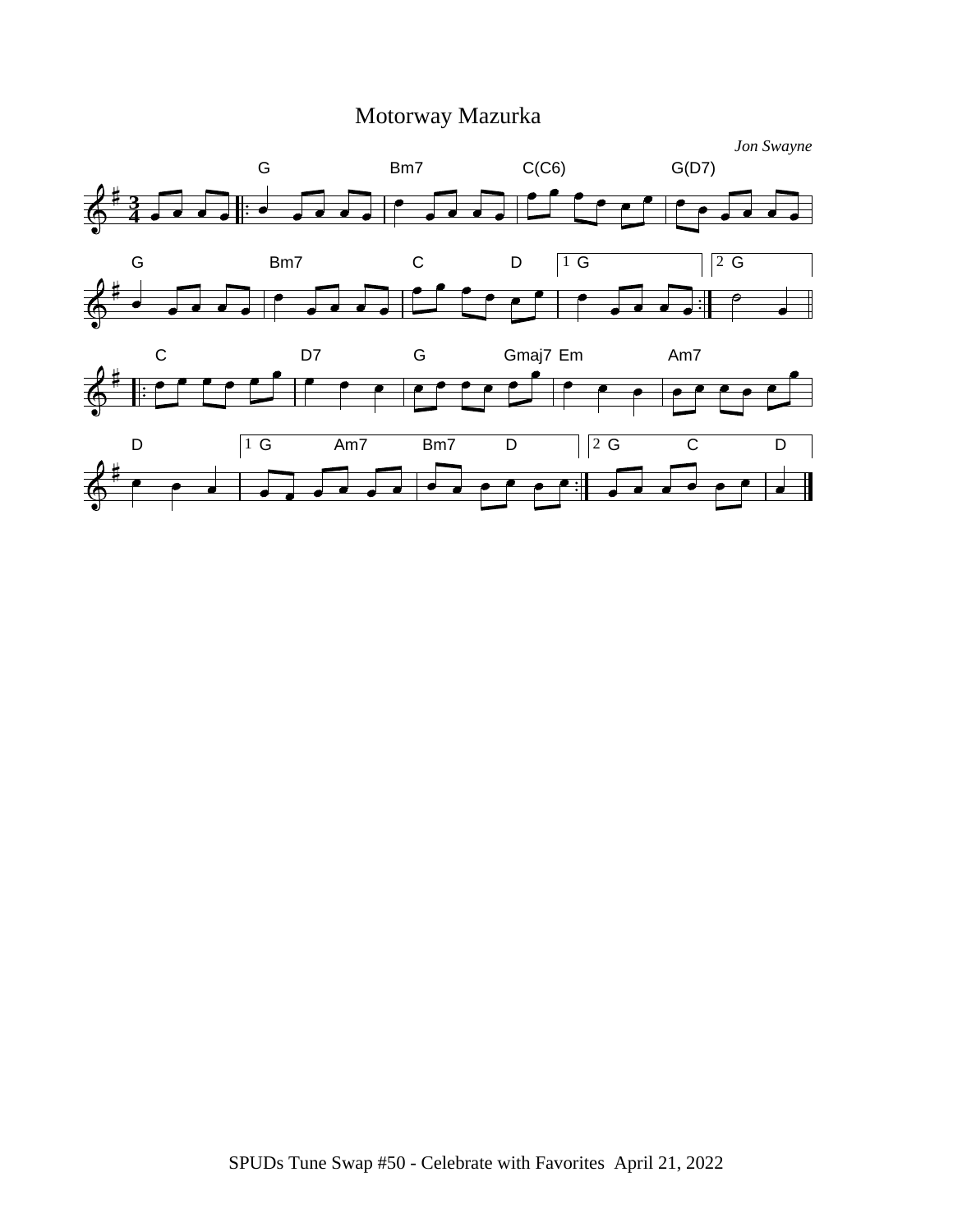

#### Tanya's Semicentennial for the dance Tanya Turns Five O

*Marnen Laibow-Koser 2019*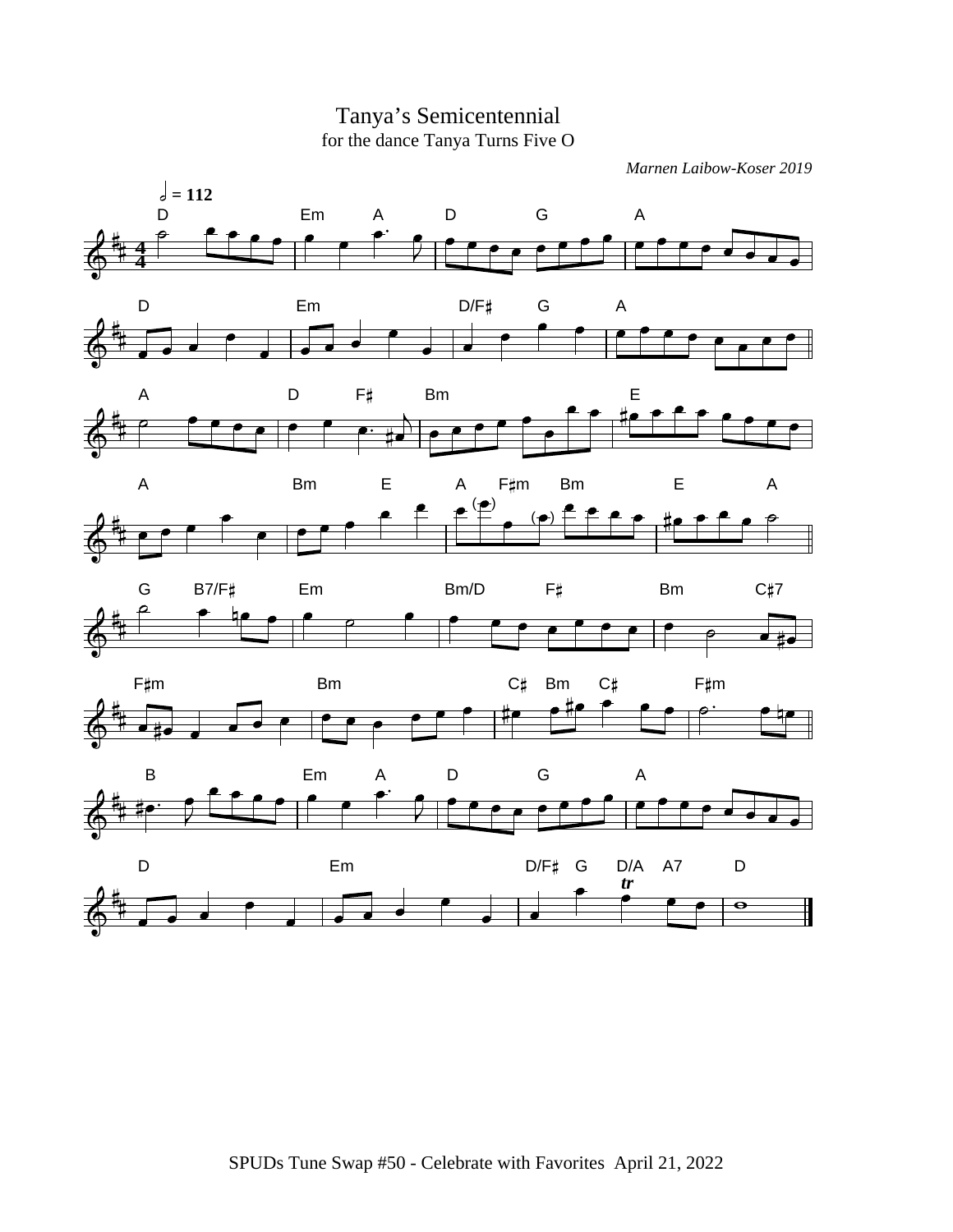

Judy and Jim's Wedding

Notes: Tune written for Judy Erickson and Jim Ialeggio Transcription: transcribed by Mary Lou Knack 6-Jul-1999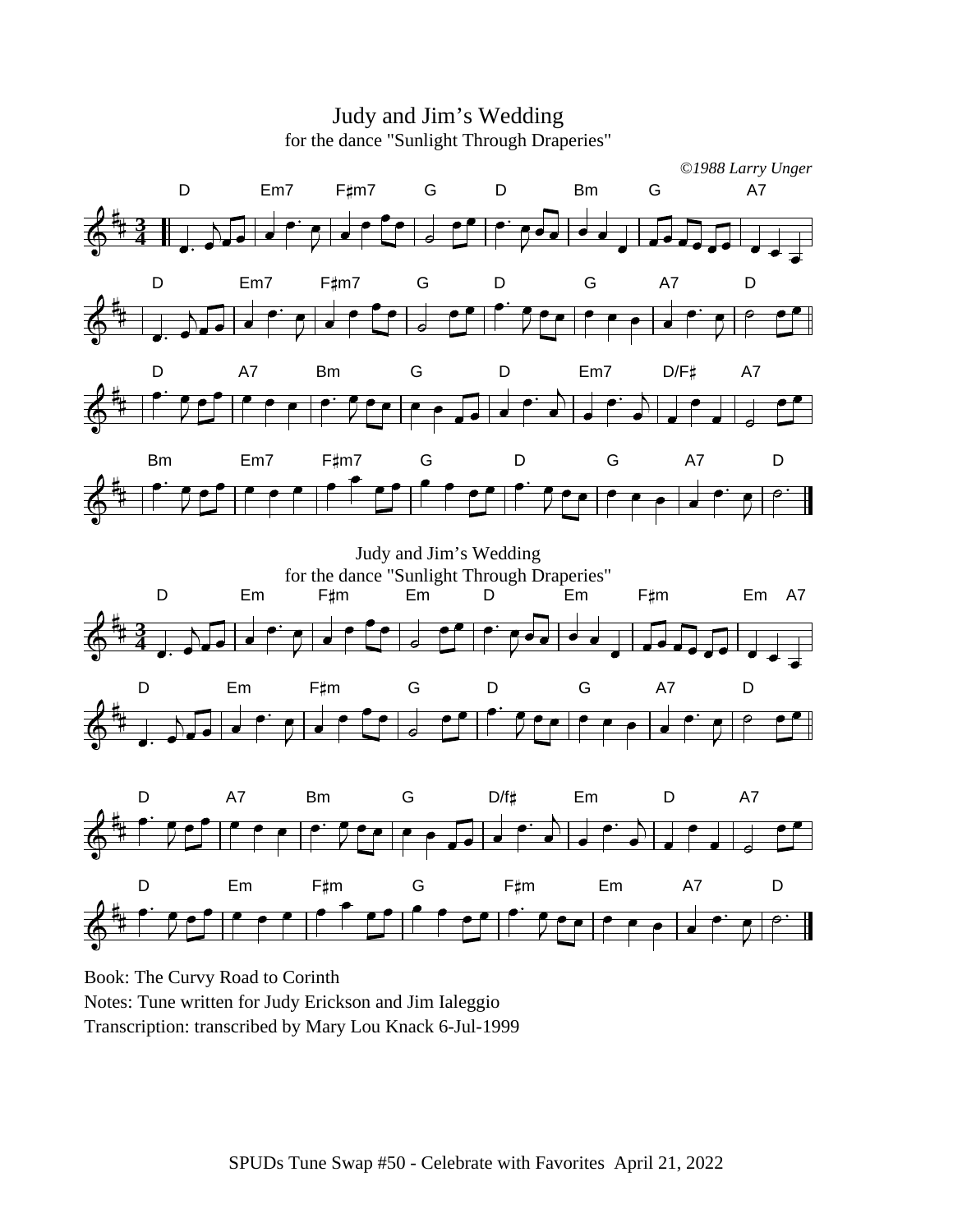#### Anniversary Song Anniversary Waltz











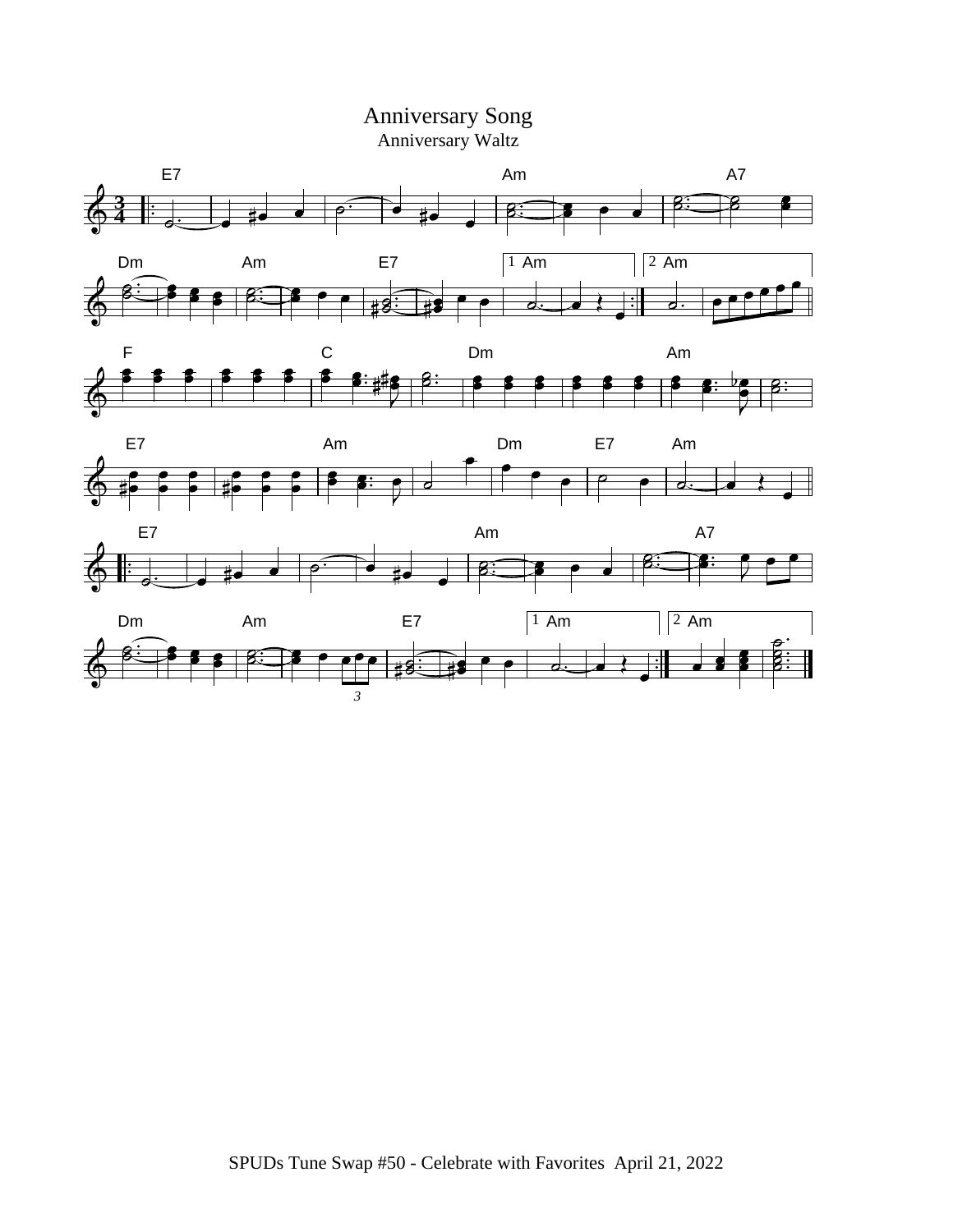# Very Jeune

*Hartwin Dhoore*



Bouree De Berri Bourree Auvergnate, La Soupe Au Chou, Ti Lou Voulio



The Wren







SPUDs Tune Swap #50 - Celebrate with Favorites April 21, 2022